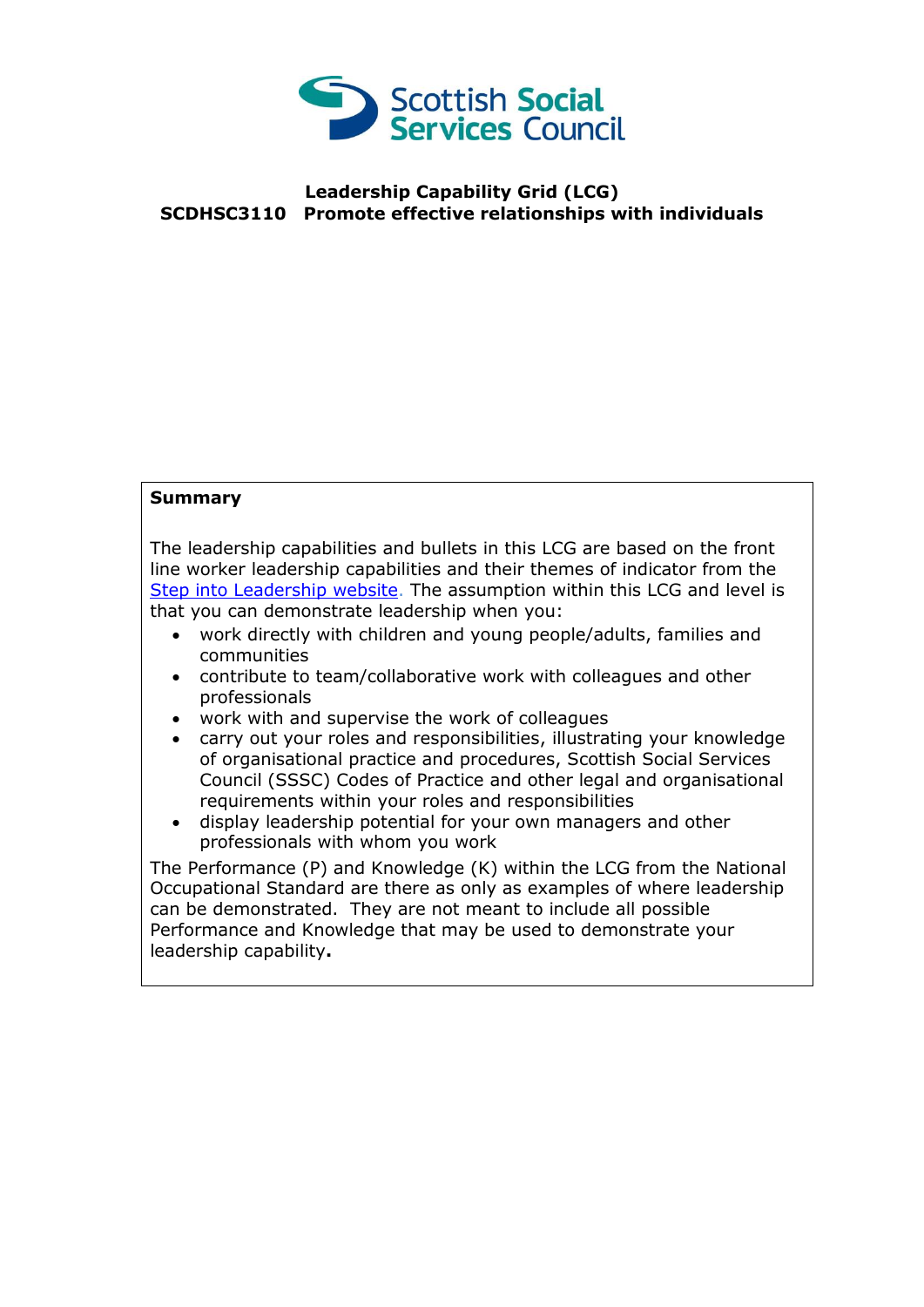

## **Leadership Capability Grid (LCG) SCDHSC3110 Promote effective relationships with individuals**

| Leadership<br>capabilities         | When promoting effective relationships with individuals you can<br>demonstrate leadership capabilities by:                                                                                                                                                                                                                                                                                                                                                                                                                                                                                                                                                                                                                                                                                                                                                                                                                                                                                                                                            |
|------------------------------------|-------------------------------------------------------------------------------------------------------------------------------------------------------------------------------------------------------------------------------------------------------------------------------------------------------------------------------------------------------------------------------------------------------------------------------------------------------------------------------------------------------------------------------------------------------------------------------------------------------------------------------------------------------------------------------------------------------------------------------------------------------------------------------------------------------------------------------------------------------------------------------------------------------------------------------------------------------------------------------------------------------------------------------------------------------|
| <b>Vision</b>                      | Providing a vision for those with whom you work and your organisation<br>when you:<br>• See how best to make a difference when providing active support $(P1$ -<br>4, 6-9, 11-12, 16, 19-21, 24-25, 28; K1-5, 11, 16, 24-25, 36, 40-49)<br>• Communicate and promote ownership of the vision when providing<br>active support (P1-4, 6-9, 11-12, 16, 19-21, 24-25, 28; K1-5, 11, 16,<br>24-25, 36, 40-49), seeking advice & support (P10, 13, 17, 23, 29-30;<br>K20), working with others (P11-12, 15-16, 19-22, 24-25), evaluation<br>(P24-30; K36) and recording and reporting (P31; K32-34)<br>• Promote social service values through active participation and<br>personalisation (P1-4, 6-9, 11-12, 16, 19-21, 24-25, 28; K1-5, 11, 16,<br>24-25, 36, 40-49), working with others (P10-13, 15-17, 19-25, 29-30)<br>and recording and reporting ( $P31$ ; K32-34)<br>• See the bigger picture when demonstrating knowledge and practice of<br>organisational, local and national policies and procedures (All P; K6, 8-<br>$9, 26 - 27, 32 - 34)$ |
| Self-<br>leadership                | Displaying self leadership when you:<br>• Demonstrate and adapt leadership when promoting effective<br>relationships with individuals (All P; K23, 35-50)<br>Improve own leadership by seeking advice (P10, 13, 17, 23, 29-30;<br>K20) and through evaluation and self reflection (P5, 26; K23, 35)<br>Take intelligent risks when promoting effective relationships with<br>individuals (P1-4, 6-9, 11-12, 16, 19-21, 24-25, 28; K26-31, 42-44,<br>$48 - 50$<br>Demonstrate and promote resilience (All P; K3, 4, 19, 30, 35-36 40-<br>$\bullet$<br>50)<br>• Challenge discrimination and oppression $(K1, 4, 30)$                                                                                                                                                                                                                                                                                                                                                                                                                                   |
| <b>Motivating</b><br>and inspiring | Motivating and inspiring others when you:<br>Inspire people by personal example (P1-4, 6-13, 15-17, 19-25, 28-30;<br>K14-20, 36, 40-49)<br>• Recognise and value the contribution of others (P1-4, 6-13, 15-17, 19-<br>25, 28-30; K 9-10, 20, 36, 40-50)<br>• Support the creation of a learning and performance culture ( $P1-4$ , 6-13,<br>15-17, 19-25, 28-30; K16-20, 23, 35-36 40-50)                                                                                                                                                                                                                                                                                                                                                                                                                                                                                                                                                                                                                                                            |
| <b>Empowering</b>                  | Empowering people when you:<br>Enable leadership at all levels (P1-4, 6-13, 15-17, 19-25, 28-30; K8-9,<br>16-20, 35-36 40-50)<br>Support the creation of a knowledge and management (P1-4, 6-13, 15-<br>17, 19-25, 28-30; K16-20, 23, 35-36 40-50)<br>• Promote professional autonomy (P1-4, 6-13, 15-17, 19-25, 28-30;<br>K16-20, 23-25, 35-36 40-50)<br>• Involve people in development and improvement (P1-4, 6-13, 15-17,<br>19-25, 28-30; K16-20, 35-36 40-50)                                                                                                                                                                                                                                                                                                                                                                                                                                                                                                                                                                                   |